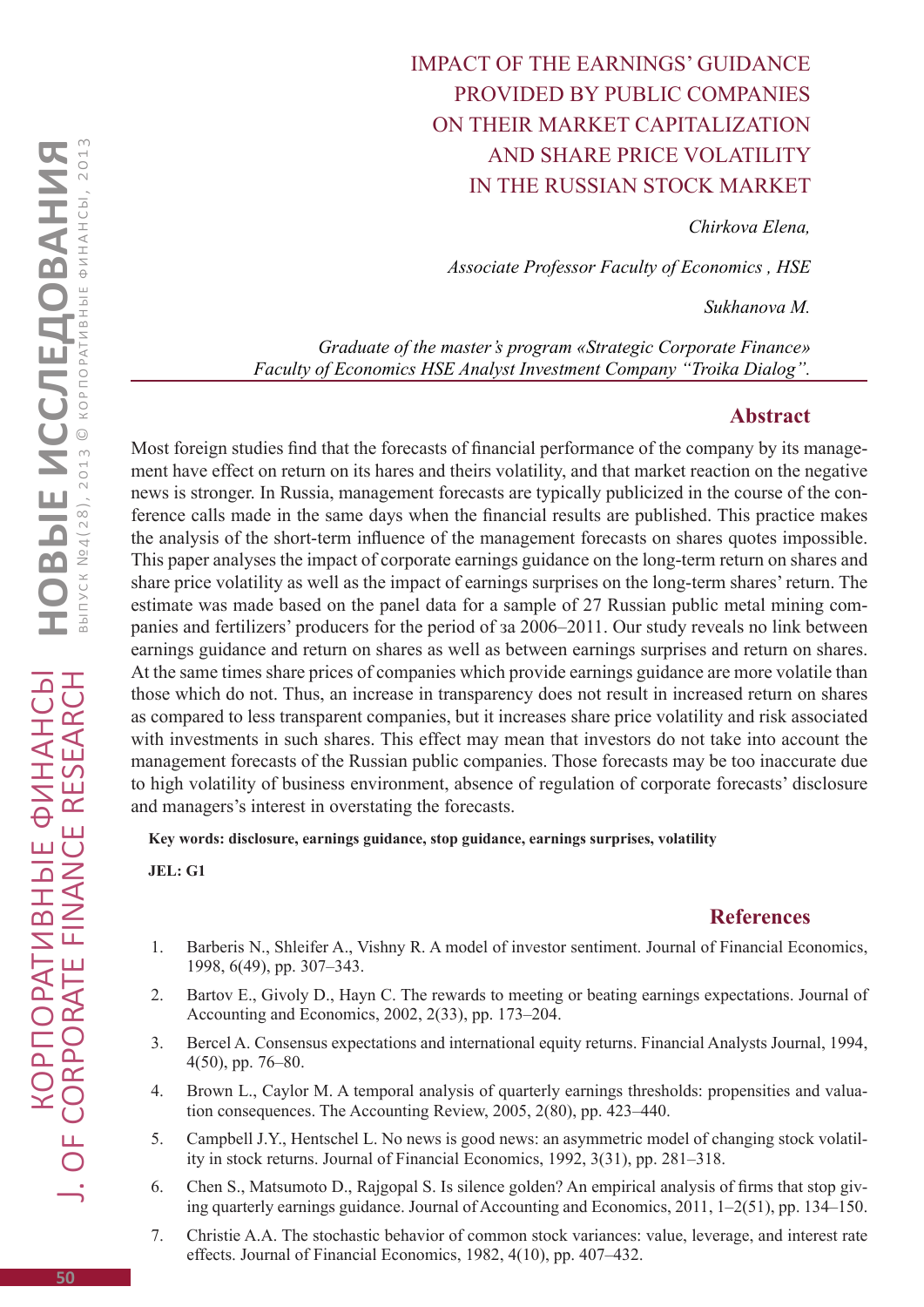- 8. Dye R. Disclosure of nonproprietary information. Journal of Accounting Research, 1985, 1(23), pp. 123–145.
- 9. French K.R., Schwert G.W., Stambaugh R.F. Expected stock returns and volatility. Journal of Financial Economics, 1987, 1(19), pp. 3–29.
- 10. Grossman S. The informational role of warranties and private disclosure about product quality. Journal of Law and Economics, 1984, 3(24), pp. 461–483.
- 11. Grossman S., Hart O. Disclosure laws and takeover bids. Journal of Finance, 1980, 2(53), pp. 323– 334.
- 12. Harper H. Don't give up guidance. Strategic Investor Relations, Spring 2003, pp. 41–47.
- 13. Hawkins E.H., Chamberlin S.C., Danial W.E. Earnings expectations and security prices. Financial Analysts Journal, 1984, 1(40), pp. 24–39.
- 14. Hutton A.P., Miller G., Skinner D. The role of supplementary statements with management earnings forecasts. Journal of Accounting Research, 2003, 5(41), pp. 867–890.
- 15. Jiambalvo J., Rajgopal S. Venkatachalam M. Institutional ownership and extent to which stock prices reflect future earnings. Contemporary Accounting Research, 2002, 1(19), pp. 117–145.
- 16. Jung B., Shane P.B., Yang Y.S. Do financial analysts' long–term growth forecasts matter? Evidence from stock recommendations and career outcomes. Journal of Accounting and Economics, 2012, 1(53), pp. 55–65.
- 17. Jung W., Kwon Y. Disclosure when the market is unsure of information endowment of managers. Journal of Accounting Research, 1988, 1(26), pp. 146–153.
- 18. Kahneman D., Tversky A. Prospect theory: An analysis of decision under risk. Econometrica, 1979, 2(47), pp. 263–292.
- 19. Kasznik R., McNichols M. Does meeting earnings expectations matter? Evidence from analyst forecast revisions and share prices. Journal of Accounting Research, 2002, 3(40), pp. 727–759.
- 20. Kothari S.P., Shu S., Wysocki P.D. Do managers withhold bad news? Journal of Accounting Research, 2009, 1(47), pp. 241–276.
- 21. Kross W.J., Ro B.T., Suk I. Consistency in meeting or beating earnings expectations and management earnings forecast. Journal of Accounting and Economics, 2011, 1(51), pp. 37–57.
- 22. Lang M., Lundholm R. Cross-sectional determinants of analysts' ratings of corporate disclosures. Journal of Accounting Research, 1993, 2(31), pp. 246–271.
- 23. Lev B., Penman S. Voluntary forecast disclosure, nondisclosure, and stock prices. Journal of Accounting Research, 1990, 1(28), pp. 49–76.
- 24. Matsunaga S., Park C. The effect of missing quarterly earnings benchmark on the CEO's annual bonus. The Accounting Review, 2001, 3(76), pp. 313–332.
- 25. Merton R.C. A simple model of capital market equilibrium with incomplete information. Journal of Finance, 1987, 3(42), pp. 483–510.
- 26. Milgrom P.R. Good news and bad news: representation theorems and application. Bell Journal of Economics, 1981, 2(12), pp. 380-391.
- 27. Miller G.S. Earnings performance and discretionary disclosure. Journal of Accounting Research, 2002, 1(40), pp. 173–204.
- 28. Noe C. Voluntary disclosures and insider transactions. Journal of Accounting and Economics, 1999, 5(27), pp. 305–327.
- 29. Patell J. Corporate forecasts of earnings per share and stock price behavior: empirical test. Journal of Accounting Research, 1976, 2(14), pp. 246–276.
- 30. Penman S. An empirical investigation of the voluntary disclosure of corporate earnings forecasts. Journal of Accounting Research, 1980, 1(18), pp. 132–160.
- 31. Pogozheva A.A. Ispol›zovanie sobytiinogo analiza dlia otsenki informatsionnoi znachimosti rekomendatsii analitikov po rossiiskim emitentam [Use of event analysis for assessment of information significance of analysts' recommendations with regards to Russian emitents] Korporativnye finansy [Corporate Finance], 2013, № 2(26), pp. 32–45.